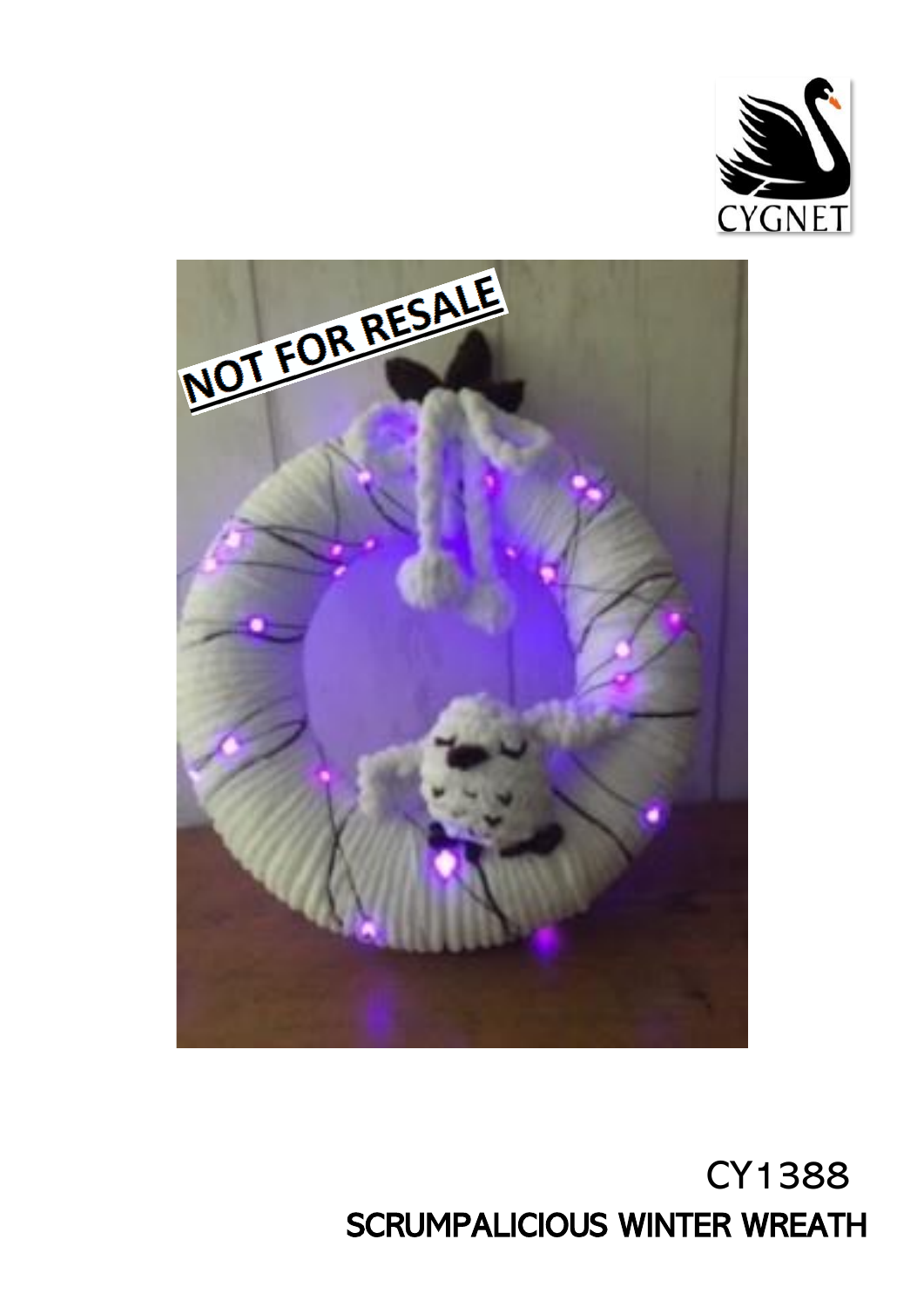1 x 200g ball of **Cygnet Scrumpalicious Super Chunky** shade Soft White 1001 and 1 x 25g ball of

**Cygnet Little Ones A - Z DK** shade Dark Brown 979

A pair of 4 mm (UK 8) Knitting Needles. Small amount of stuffing. 35 mm Polystyrene Wreath.

A large crochet hook. Optional battery operated micro lights

### **ABBREVIATIONS**

K – Knit P - Purl st(s) - stitch(es) Kfb - K into back and front of next st K - knit K2tog - Knit 2 together Stst stocking stitch (1 row K, 1 row P).

#### **OWL BODY**

Using White Scrumpalicious cast on 5 sts.

**1 st row** Kfb into every st. 10 sts.

**2 nd row** K across row

**3 rd row** [K1, kfb] to end. 15 sts.

**4 th row** K across row

**5 th row** [K4, kfb] to end. 18 sts.

**6 th to 10th rows** K

**11th row** [K4, K2tog] to end. 15 sts.

**12th to 14th rows** K every st across all 3 rows.

**15th row** [K1, K2tog] to end. 10 sts.

**16th row** K

**17th row** [K2tog] to end. 5 sts.

Break off yarn, thread through remaining sts and fasten off.

**WING**S (make 2)

Using White Scrumpalicious cast on 4 sts.

**1st to 10th rows** K

**11th row** [K2tog] twice.

**12th row** K2.

K2tog and fasten off.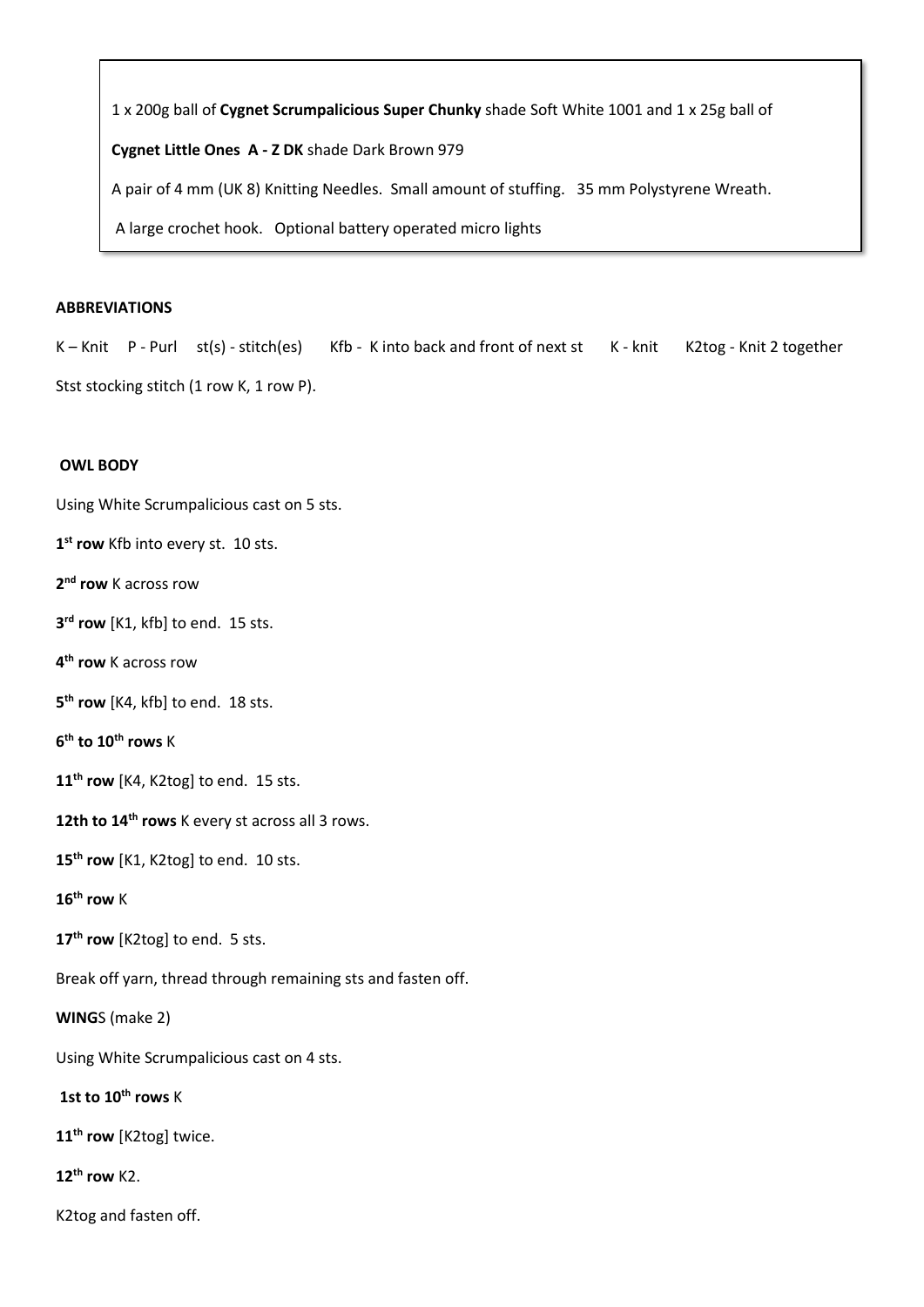## **BEAK**

Using Brown DK cast on 10 sts.

**1 st row** Purl

**2 nd row** Knit

**3 rd row** P2 [P2tog, P2] twice. 8sts

**4 th row** Purl

**5 th row** [P2tog] to end. 4sts

**6 th row** [K2tog]twice. 2sts.

**7 th row** P2tog and fasten off.

**CLAWS** (make 2)

Using Brown DK cast on 7 sts.

**1 st row** Cast off 6 sts, 1 st remains.

**2 nd row** Cast on 7 sts, cast off 7 sts.

**3 rd row** Cast on 6 sts, then cast off.

# **FINISHING OFF**

Use an oddment of White DK yarn to sew up.

Partly join back seam of owl, stuff and sew remaining seam. Attach cast on edge of each wing to side of body. Attach beak and both claws. Using Brown DK embroider 'V' sts on Owl's chest. Sew in all ends.

# **WREATH**

Cover the wreath by winding White Scrumpalicious yarn evenly once all around the wreath.

Wind the Brown DK randomly around the wreath. (We also used a silver sparkly thread and added lights).

Tie in all ends by loosely securing at the back of the Wreath. Firmly secure the Owl to the Wreath.